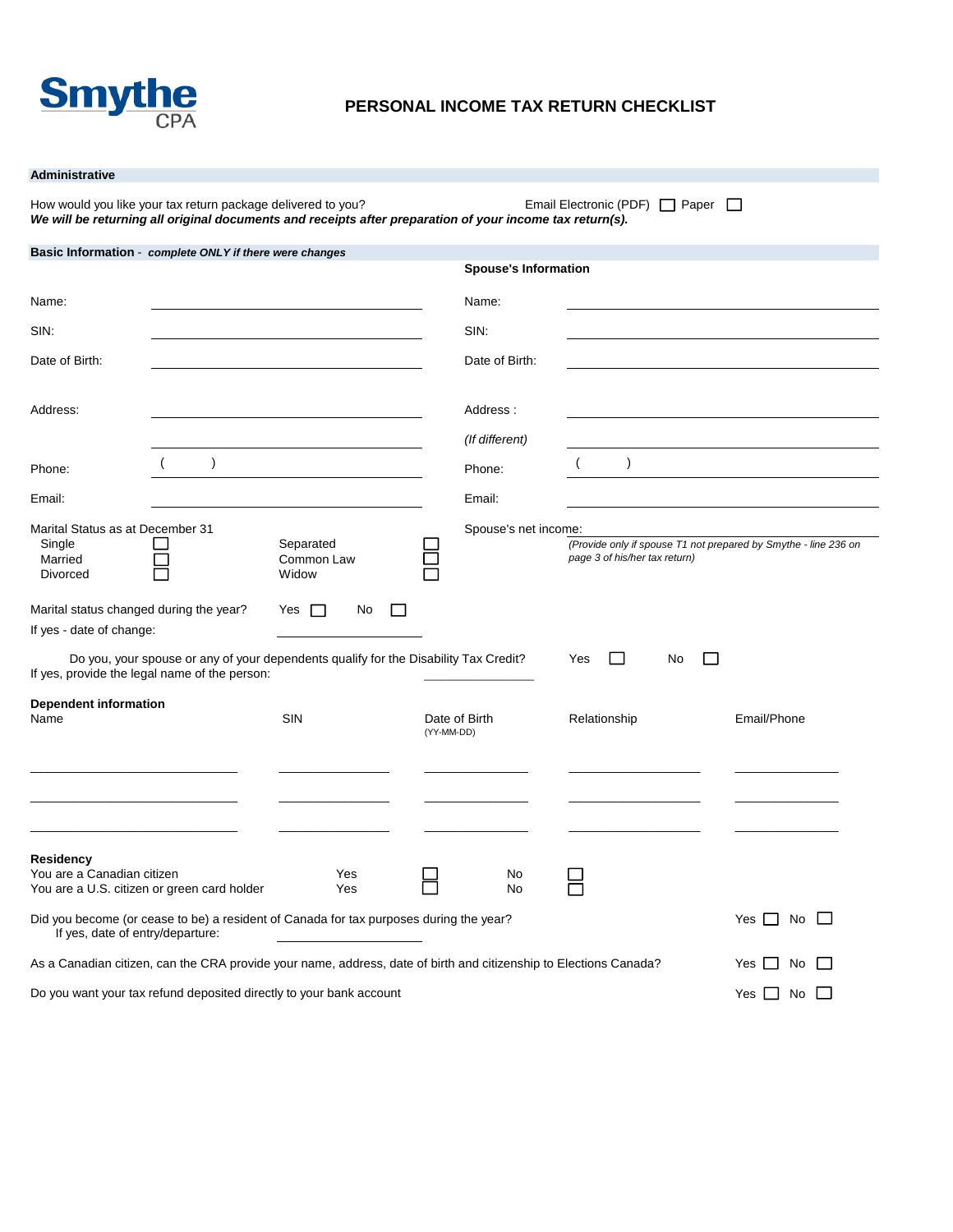| Information to provide<br><b>Canadian and Foreign Sources of Income</b> |                                       | <b>Deductions and Credits</b>                                                                                                     |                                           |  |
|-------------------------------------------------------------------------|---------------------------------------|-----------------------------------------------------------------------------------------------------------------------------------|-------------------------------------------|--|
| Employment (T4)                                                         |                                       | Interest paid on student loans                                                                                                    | $\sim$                                    |  |
| Employment insurance (T4E)                                              |                                       | Union/professional membership dues                                                                                                | $\mathbb{S}$                              |  |
| Pension, retirement, annuity and other income (T4A)                     |                                       | Child care expenses                                                                                                               |                                           |  |
| Old Age Security (T4A(OAS))                                             |                                       | Adoption expenses                                                                                                                 | $\frac{1}{2}$                             |  |
| CPP/QPP (T4A(P)                                                         |                                       | Moving expenses                                                                                                                   | $\mathbb{S}$                              |  |
| RRSP, PRPP, DPSP, RPP, RRIF (T4RSP/T4RIF)                               |                                       | Accounting/legal/investment counsel fees                                                                                          |                                           |  |
| Investment income (T5)                                                  |                                       | Interest paid to earn investment income                                                                                           | $\sim$ $\sim$ $\sim$ $\sim$ $\sim$ $\sim$ |  |
| Mutual funds/estates/trusts (T3)                                        |                                       | Spousal support payments                                                                                                          | $\frac{1}{2}$                             |  |
| Partnership income (T5013)                                              |                                       | Child support payments                                                                                                            |                                           |  |
| Support payments received                                               |                                       | Charitable donations                                                                                                              | $\sim$                                    |  |
| Interest on loans receivable                                            |                                       | Political/municipal contributions                                                                                                 | $\frac{1}{2}$                             |  |
| <b>Stock Options</b>                                                    | Please provide agreements             | <b>RRSP</b> contributions                                                                                                         | <u> 1999 - Jan Jan Jawa</u>               |  |
|                                                                         |                                       | Home Buyers Plan withdrawals or repayments                                                                                        | $\mathbb{S}$                              |  |
|                                                                         |                                       | Lifelong Learning Plan withdrawals or<br>repayments                                                                               |                                           |  |
|                                                                         |                                       | First time homebuyer                                                                                                              |                                           |  |
|                                                                         |                                       | Tuition fees (T2202A)                                                                                                             |                                           |  |
|                                                                         |                                       | Flow through shares(T101)                                                                                                         |                                           |  |
|                                                                         |                                       | Nursing home/attendant care costs                                                                                                 |                                           |  |
|                                                                         |                                       | Medical/other paid disability expense (net of<br>reimbursements from extended benefit plan)                                       |                                           |  |
| Other sources of income (please provide details):                       |                                       | Other expenses/deductions/credits (please provide details):                                                                       |                                           |  |
|                                                                         |                                       |                                                                                                                                   | \$                                        |  |
|                                                                         |                                       |                                                                                                                                   |                                           |  |
|                                                                         |                                       |                                                                                                                                   | \$                                        |  |
|                                                                         | \$                                    |                                                                                                                                   | \$.                                       |  |
|                                                                         |                                       | The following schedules are provided in the following pages. Complete the applicable schedules or provide the necessary documents |                                           |  |
| <b>Employment expenses</b><br>Schedule 1:<br>Schedule 2:                | Business/professional income/expenses |                                                                                                                                   |                                           |  |

Schedule 3: Vehicle expenses (for Business & Employment)

Schedule 4: Home office expenses (for Business & Employment)

Schedule 5: Rental Property

Schedule 6: Sale of Real Estate

Schedule 7: Sale of Investments/Assets (other than real esate) - not including RRSP, TFSA or other registered plans

Schedule 8: Foreign Investments (foreign property/assets with a total cost greater than Canadian \$100,000?)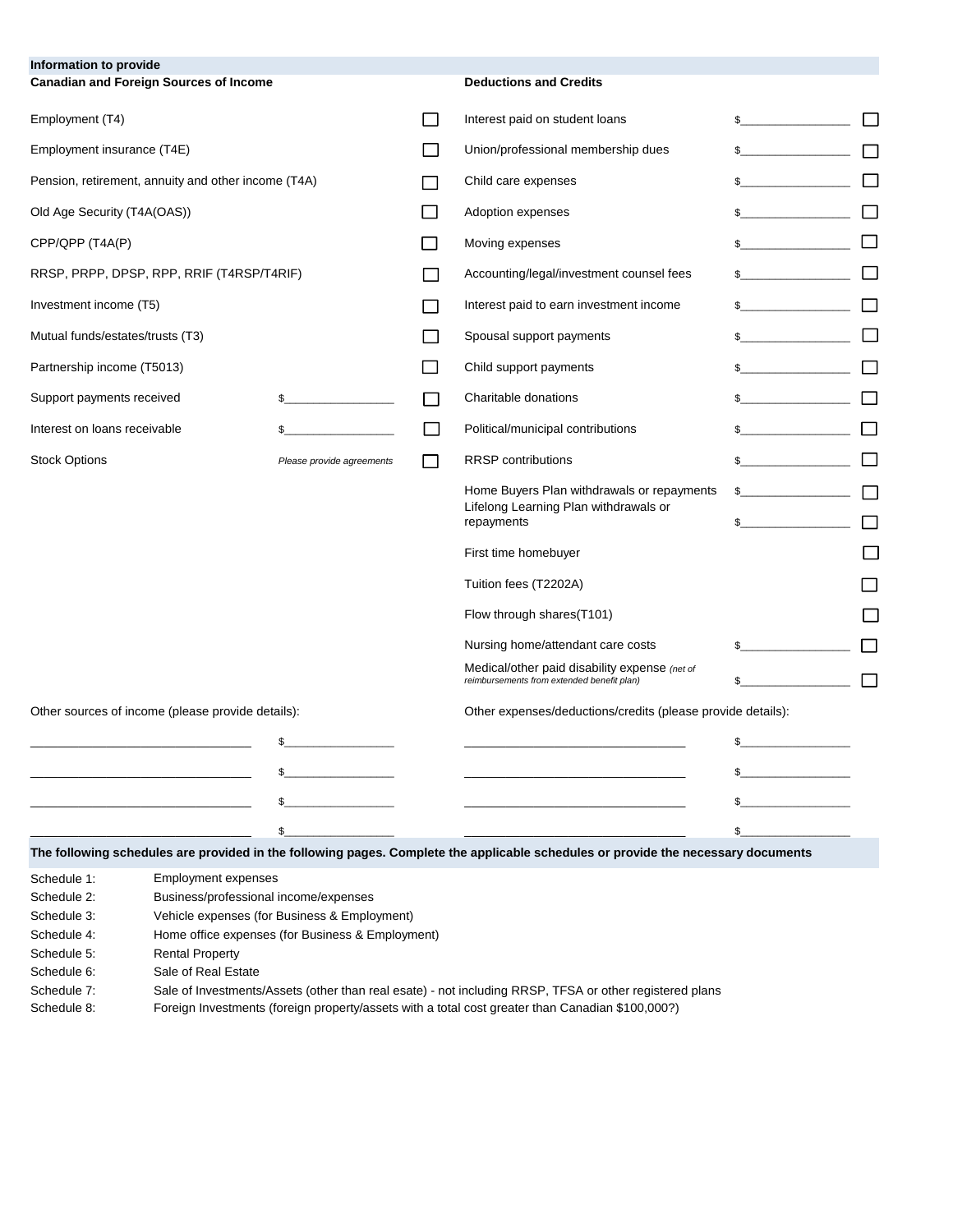# **Smythe**

| Schedule 1<br><b>EMPLOYMENT EXPENSES</b>                                                                                                | Schedule 2 - complete for each separate business<br><b>BUSINESS (Self-employed) INCOME &amp; EXPENSES</b> |                                             |     |                                                                                                                                                                                                                                |
|-----------------------------------------------------------------------------------------------------------------------------------------|-----------------------------------------------------------------------------------------------------------|---------------------------------------------|-----|--------------------------------------------------------------------------------------------------------------------------------------------------------------------------------------------------------------------------------|
| Expenses you are required by your employer to pay to earn employment income which have<br>not been reimbursed.                          |                                                                                                           | Name of business (other than personal name) |     |                                                                                                                                                                                                                                |
| Your employer should provide you with T2200-Declaration of Employment Conditions.<br>Please include a signed copy and keep one on file. |                                                                                                           | Type of business                            |     |                                                                                                                                                                                                                                |
| Did you earn commissions, salary or both?                                                                                               |                                                                                                           | Did you generate income from a website?     |     |                                                                                                                                                                                                                                |
| Commission                                                                                                                              |                                                                                                           | If yes, please provide:                     |     |                                                                                                                                                                                                                                |
| Salarv                                                                                                                                  |                                                                                                           | Website address:                            |     |                                                                                                                                                                                                                                |
| <b>Both</b>                                                                                                                             |                                                                                                           | Website address:                            |     |                                                                                                                                                                                                                                |
|                                                                                                                                         |                                                                                                           | % of Gross income earned from websites      |     |                                                                                                                                                                                                                                |
| Travel                                                                                                                                  |                                                                                                           | Did you have partners in your business?     |     |                                                                                                                                                                                                                                |
| Parking                                                                                                                                 | $\sim$                                                                                                    | If yes, please provide:                     |     |                                                                                                                                                                                                                                |
|                                                                                                                                         |                                                                                                           | Partner Name                                | SIN | % Owned                                                                                                                                                                                                                        |
| Supplies (stationery, other)                                                                                                            | $\sim$                                                                                                    |                                             |     |                                                                                                                                                                                                                                |
| Telephone                                                                                                                               | $\sim$                                                                                                    |                                             |     |                                                                                                                                                                                                                                |
| Salaries paid to an assistant                                                                                                           | $\sim$                                                                                                    | <b>GST business number</b>                  |     |                                                                                                                                                                                                                                |
| Office rent                                                                                                                             | $\frac{1}{2}$                                                                                             | Are we preparing your GST return?           |     | Yes<br>$\Box$                                                                                                                                                                                                                  |
| Accounting & legal*                                                                                                                     | $\sim$                                                                                                    | Revenue                                     |     | Pre-GST                                                                                                                                                                                                                        |
| Advertising & promotion*                                                                                                                | $\frac{1}{2}$                                                                                             | <b>Expenses</b>                             |     | s                                                                                                                                                                                                                              |
| Meals & entertainment*                                                                                                                  | $\frac{1}{2}$                                                                                             | Advertising                                 |     | s                                                                                                                                                                                                                              |
| Rental of office equipment*                                                                                                             | $\mathbb{S}$                                                                                              | Meals & entertainment                       |     | s                                                                                                                                                                                                                              |
| Training*                                                                                                                               |                                                                                                           | <b>Bad debts</b>                            |     | s                                                                                                                                                                                                                              |
| Vehicle expenses                                                                                                                        | Complete Schedule 3                                                                                       | Insurance                                   |     | s                                                                                                                                                                                                                              |
| Home office expense                                                                                                                     | Complete Schedule 4                                                                                       | Interest & bank charges                     |     | s                                                                                                                                                                                                                              |
| Other (please provide details):                                                                                                         |                                                                                                           | Licenses, dues, memberships & subscriptions |     | s and the state of the state of the state of the state of the state of the state of the state of the state of the state of the state of the state of the state of the state of the state of the state of the state of the stat |
|                                                                                                                                         |                                                                                                           | Office expenses                             |     | S                                                                                                                                                                                                                              |

| <b>ISCNEQUIE</b> 3<br>VEHICLE EXPENSES (used for Business/Employment)                                                                                                                                                         |                                                                                                                                                                                                                                                                                                                     | <b>I</b> Kent                                      |
|-------------------------------------------------------------------------------------------------------------------------------------------------------------------------------------------------------------------------------|---------------------------------------------------------------------------------------------------------------------------------------------------------------------------------------------------------------------------------------------------------------------------------------------------------------------|----------------------------------------------------|
| If purchased, leased or sold in the year, include relevant agreements.                                                                                                                                                        |                                                                                                                                                                                                                                                                                                                     | Repairs & maintenance                              |
|                                                                                                                                                                                                                               |                                                                                                                                                                                                                                                                                                                     | <b>Salaries</b>                                    |
| Year & make of vehicle                                                                                                                                                                                                        |                                                                                                                                                                                                                                                                                                                     |                                                    |
| Purchase/sale price                                                                                                                                                                                                           |                                                                                                                                                                                                                                                                                                                     |                                                    |
| Date of purchase/sale                                                                                                                                                                                                         |                                                                                                                                                                                                                                                                                                                     | Travel                                             |
| Date lease began/ended                                                                                                                                                                                                        |                                                                                                                                                                                                                                                                                                                     |                                                    |
|                                                                                                                                                                                                                               |                                                                                                                                                                                                                                                                                                                     | Telephone                                          |
| Kms driven for business purposes                                                                                                                                                                                              |                                                                                                                                                                                                                                                                                                                     | Other:                                             |
| Total Kms driven                                                                                                                                                                                                              |                                                                                                                                                                                                                                                                                                                     | Other:                                             |
|                                                                                                                                                                                                                               |                                                                                                                                                                                                                                                                                                                     | Other:                                             |
| Expense                                                                                                                                                                                                                       |                                                                                                                                                                                                                                                                                                                     | Vehicle expenses                                   |
|                                                                                                                                                                                                                               |                                                                                                                                                                                                                                                                                                                     | Home office expenses                               |
| Fuel                                                                                                                                                                                                                          | s                                                                                                                                                                                                                                                                                                                   | Capital equipment purchases (computer, desk, etc)  |
|                                                                                                                                                                                                                               |                                                                                                                                                                                                                                                                                                                     | Item                                               |
| Repairs & maintenance                                                                                                                                                                                                         | $\sim$                                                                                                                                                                                                                                                                                                              |                                                    |
| Insurance                                                                                                                                                                                                                     |                                                                                                                                                                                                                                                                                                                     |                                                    |
| Licensing & registration fees                                                                                                                                                                                                 |                                                                                                                                                                                                                                                                                                                     | Schedule 4                                         |
|                                                                                                                                                                                                                               |                                                                                                                                                                                                                                                                                                                     | <b>HOME OFFICE (for Business &amp; Employment)</b> |
| Loan interest                                                                                                                                                                                                                 |                                                                                                                                                                                                                                                                                                                     | Total square footage of area used for business?    |
| Lease payments                                                                                                                                                                                                                |                                                                                                                                                                                                                                                                                                                     | Total square footage of home?                      |
|                                                                                                                                                                                                                               |                                                                                                                                                                                                                                                                                                                     | Utilities (Heat/Hydro/Water)                       |
| Parking                                                                                                                                                                                                                       | $\frac{1}{2}$ $\frac{1}{2}$ $\frac{1}{2}$ $\frac{1}{2}$ $\frac{1}{2}$ $\frac{1}{2}$ $\frac{1}{2}$ $\frac{1}{2}$ $\frac{1}{2}$ $\frac{1}{2}$ $\frac{1}{2}$ $\frac{1}{2}$ $\frac{1}{2}$ $\frac{1}{2}$ $\frac{1}{2}$ $\frac{1}{2}$ $\frac{1}{2}$ $\frac{1}{2}$ $\frac{1}{2}$ $\frac{1}{2}$ $\frac{1}{2}$ $\frac{1}{2}$ | Repairs & maintenance                              |
|                                                                                                                                                                                                                               |                                                                                                                                                                                                                                                                                                                     | Insurance                                          |
| Other and the contract of the contract of the contract of the contract of the contract of the contract of the contract of the contract of the contract of the contract of the contract of the contract of the contract of the |                                                                                                                                                                                                                                                                                                                     | Property tax                                       |
|                                                                                                                                                                                                                               |                                                                                                                                                                                                                                                                                                                     | Internet (cable excluded)<br>Rent                  |
| Other <b>Commission</b>                                                                                                                                                                                                       | \$                                                                                                                                                                                                                                                                                                                  | Mortgogo interest                                  |
|                                                                                                                                                                                                                               |                                                                                                                                                                                                                                                                                                                     |                                                    |

| CP/1<br>Schedule 1<br>EMPLOYMENT EXPENSES<br>Expenses you are required by your employer to pay to earn employment income which have<br>not been reimbursed.<br>Your employer should provide you with T2200-Declaration of Employment Con                                           |  |
|------------------------------------------------------------------------------------------------------------------------------------------------------------------------------------------------------------------------------------------------------------------------------------|--|
|                                                                                                                                                                                                                                                                                    |  |
| Yes $\Box$ No $\Box$                                                                                                                                                                                                                                                               |  |
|                                                                                                                                                                                                                                                                                    |  |
| <u> 1989 - Johann Stein, mars ar breithinn ar chuid ann an t-</u>                                                                                                                                                                                                                  |  |
|                                                                                                                                                                                                                                                                                    |  |
| $\sim$<br>Parking<br>Supplies (stationery, other)<br>Telephone<br>Salaries paid to an assistant<br>Office rent<br>Accounting & legal*<br>Advertising & promotion*<br>Meals & entertainment*<br>Rental of office equipment*<br>Training*<br>Vehicle expenses<br><br>SIN % Owned     |  |
|                                                                                                                                                                                                                                                                                    |  |
|                                                                                                                                                                                                                                                                                    |  |
|                                                                                                                                                                                                                                                                                    |  |
|                                                                                                                                                                                                                                                                                    |  |
|                                                                                                                                                                                                                                                                                    |  |
|                                                                                                                                                                                                                                                                                    |  |
| Advertising<br>Meals & entertainment<br>Red debte                                                                                                                                                                                                                                  |  |
|                                                                                                                                                                                                                                                                                    |  |
| Complete Schedule 3<br>Complete Schedule 4                                                                                                                                                                                                                                         |  |
|                                                                                                                                                                                                                                                                                    |  |
| Other (please provide details):<br>*Applies to commission employees only.<br>*Applies to commission employees only.<br>Schedule 3<br>*CHICLE EXPENSES (used for Business/Employment)<br>*HICLE EXPENSES (used for Business/Employment)<br>                                         |  |
|                                                                                                                                                                                                                                                                                    |  |
|                                                                                                                                                                                                                                                                                    |  |
|                                                                                                                                                                                                                                                                                    |  |
|                                                                                                                                                                                                                                                                                    |  |
| $s \longrightarrow s$                                                                                                                                                                                                                                                              |  |
| K<br>ms driven for business purposes<br>Total Kms driven                                                                                                                                                                                                                           |  |
|                                                                                                                                                                                                                                                                                    |  |
|                                                                                                                                                                                                                                                                                    |  |
| Capital equipment purchases (computer, desk, e                                                                                                                                                                                                                                     |  |
|                                                                                                                                                                                                                                                                                    |  |
| Licensing & registration fees<br>Loan interest<br>Loan interest<br>Loan interest<br>Ease payments<br>Parking<br>Other<br>Other<br>Other<br>Cher<br>Cher<br>Cher<br>Cher<br>Cher<br>Cher<br>Cher<br>S<br>Cher<br>Cher<br>Cher<br>Cher<br>Cher<br>Cher<br>Cher<br>Cher<br>Cher<br>Ch |  |
|                                                                                                                                                                                                                                                                                    |  |
|                                                                                                                                                                                                                                                                                    |  |
|                                                                                                                                                                                                                                                                                    |  |
| $\begin{array}{c c}\n s \\  \hline\n s\n \end{array}$                                                                                                                                                                                                                              |  |
|                                                                                                                                                                                                                                                                                    |  |